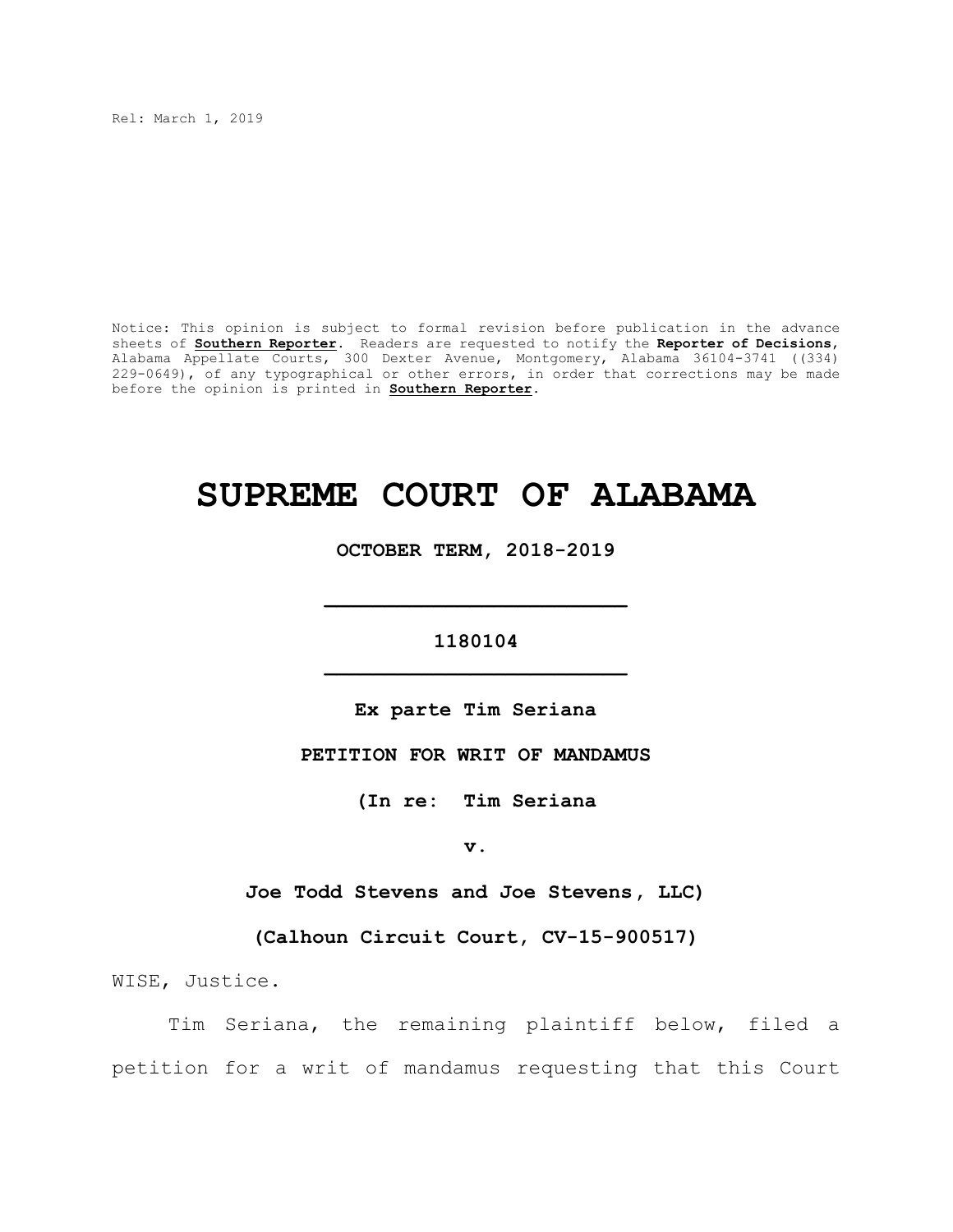order the Calhoun Circuit Court to vacate its October 23, 2018, order granting the motion for a change of venue filed by Joe Stevens, LLC ("Stevens"), one of defendants below. We grant the petition and issue the writ.

# Facts and Procedural History

On September 24, 2015, Seriana and his wife, Karen Seriana, sued Joe Todd Stevens and various fictitiously named defendants in the Calhoun Circuit Court. The complaint alleged that Joe Todd Stevens was a contractor who did business in northeast Alabama. The complaint further alleged:

"5. In the early morning hours of March 14, 2014, the plaintiff, Tim Seriana, was traversing the premises of his employer, Alabama Speciality Products, Inc. In the hours preceding the plaintiff's course of pedestrian travel, Joe Todd Stevens and/or fictitious party defendants constructed and/or participated in certain landscaping and/or earth removal so as to create an exposed ditch, hole and/or other excavated area. The defendants, both named and fictitious, failed to barricade, recover and/or otherwise light the area[,] thus giving rise to a hazardous, dangerous and/or otherwise altered condition.

"6. While taking his usual pedestrian course from his vehicle to his place of work, plaintiff, Tim Seriana, was caused to fall into the ditch and/or hole and/or excavated area created by the defendants, both named and fictitious.

"7. Plaintiff alleges that the ditch and/or hole and/or excavated area was created without notice to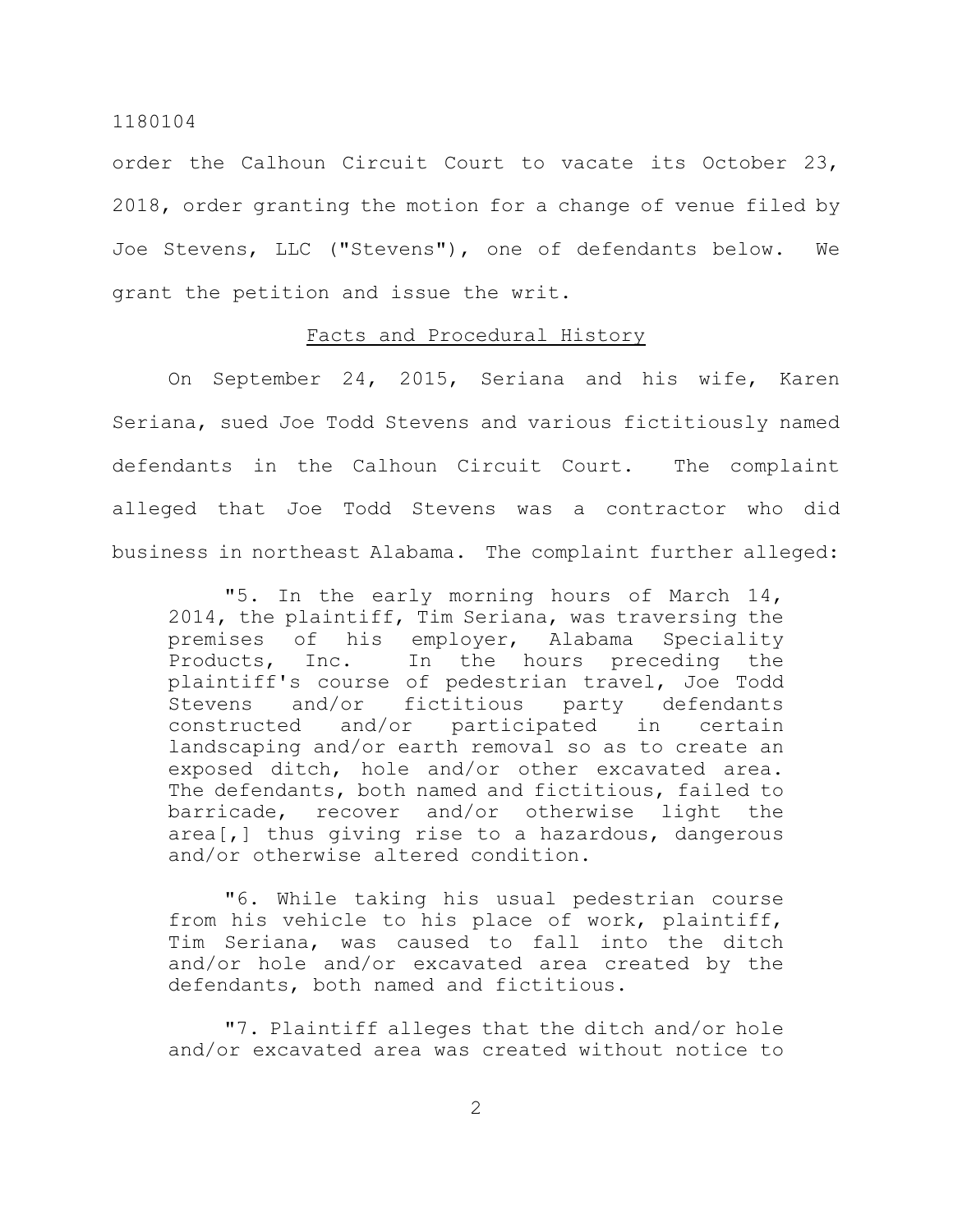the plaintiff and without warning to the plaintiff. Furthermore, the ditch, hole and/or excavated area was neither barricaded, 'roped off,' illuminated and/or otherwise recovered or restored to its original condition so as to warn the plaintiff and/or others of the danger and risk of injury."

In the section designating the fictitiously named defendants, the complaint indicated that the Alabama Speciality Products, Inc., facility, where the injury occurred, was located in Munford, Alabama, which is in Talladega County. Seriana alleged that he suffered injuries and damage as a result of the fall. Seriana asserted that the defendants' actions constituted negligence, willfulness, wantonness, and/or recklessness and that their actions also constituted "a violation of rules, regulations and guidelines governing the conduct of the defendants, both named and fictitious." Karen asserted a claim alleging loss of consortium. On August 19, 2016, the plaintiffs filed an "Amendment to Complaint to More Particularly Identify Defendant Party." The amended complaint alleged:

"15. That the defendant, Joe Stevens, LLC., is an entity owned exclusively by defendant Joe Todd Stevens. Joe Stevens, LLC., contracted with plaintiff, Tim Seriana's, employer, Alabama Speciality Products, Inc., to excavate and/or otherwise perform certain construction activities on the property of Alabama Speciality Products, Inc.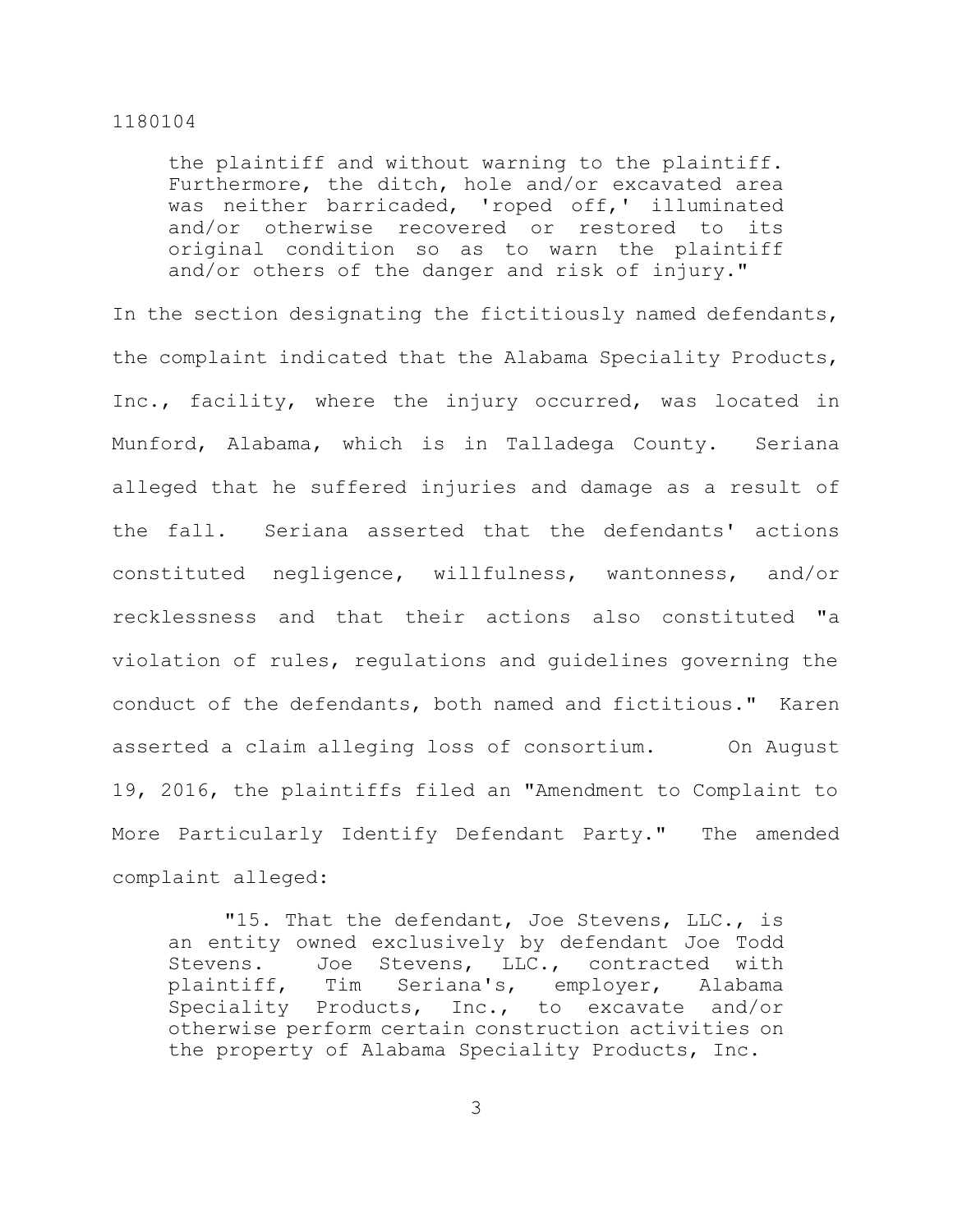"16. Although Alabama Speciality Products, Inc., paid Joe Todd Stevens for services that Joe Stevens, LLC., and Joe Todd Stevens provided to Alabama Speciality Products, Inc., Joe Todd Stevens has identified Joe Stevens, LLC., as the entity that, by agreement, performed the services at [the] Alabama Speciality Products, Inc., facility.

"Therefore, pursuant to provisions of [Ala. R. Civ. P.] 15(c)(3), plaintiffs amend their complaint to identify, on the basis of information provided by Joe Todd Stevens, Joe Stevens, LLC., as a proper party defendant to respond to claims made the basis of this litigation."

On August 23, 2016, the trial court entered an order allowing the amendment to the complaint. On August 14, 2017, Stevens filed an answer, and, on June 13, 2018, the plaintiffs moved to dismiss Karen's loss-of-consortium claim.

On October 18, 2018, Stevens filed a motion for a change of venue from Calhoun County to Talladega County. In its motion, Stevens alleged:

- "1. The plaintiffs inadvertently filed the case in Calhoun County, Alabama instead of Talladega County, Alabama.
- "2. Defendant resides in Talledega County, Alabama.
- "3. Defendant's place of business is in Talladega County, Alabama.
- "4. The location of the accident occurred in Talladega County, Alabama."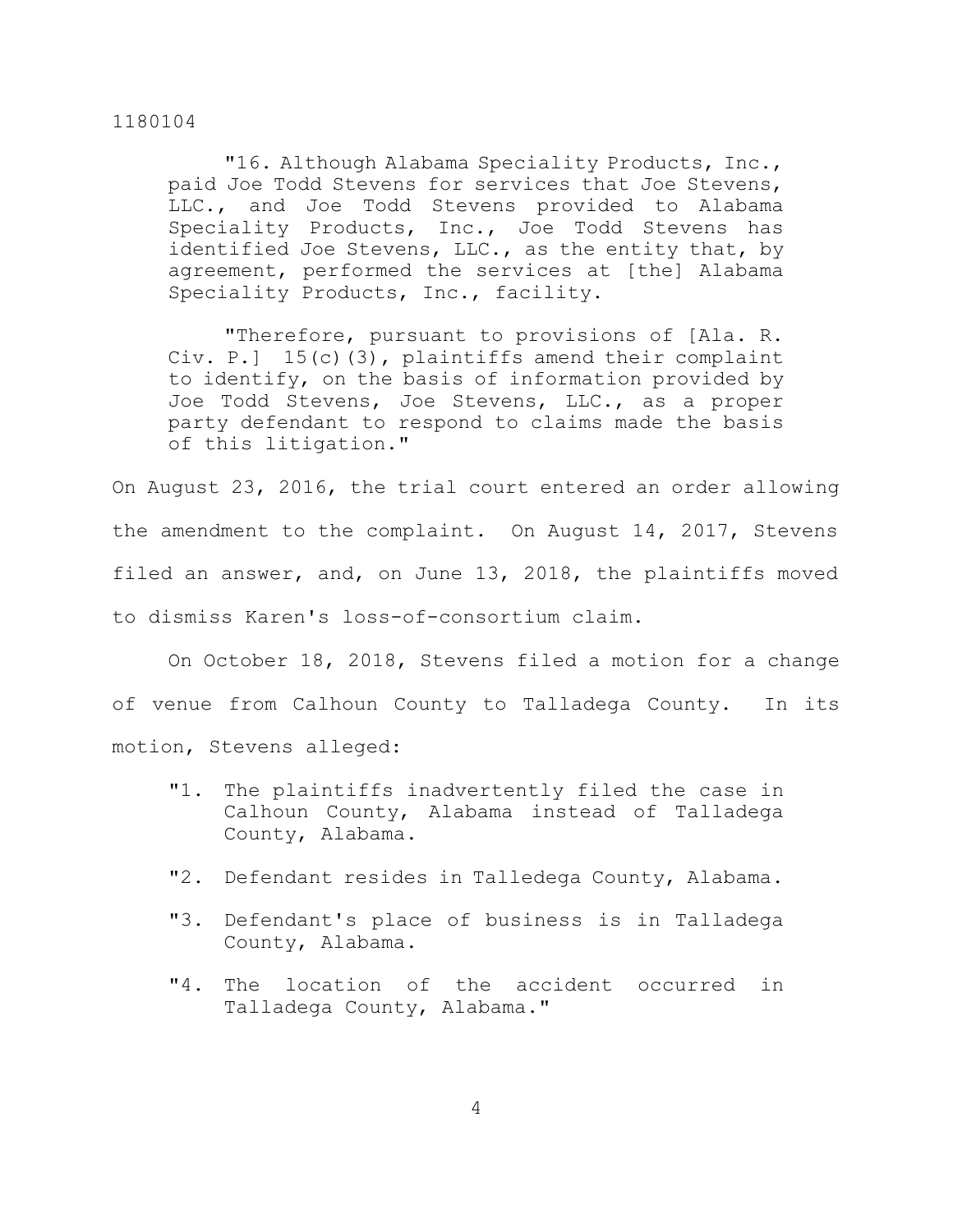Seriana filed an objection to the motion for a change of venue.

On October 23, 2018, the trial court entered an order granting Stevens's motion for a change of venue and transferring the case to Talladega County. Seriana then filed this petition for a writ of mandamus.

# Standard of Review

"'"Mandamus is a drastic and extraordinary writ, to be issued only where there is (1) a clear legal right in the petitioner to the order sought; (2) an imperative duty upon the respondent to perform, accompanied by a refusal to do so; (3) the lack of another adequate remedy; and (4) properly invoked jurisdiction of the court." Ex parte Integon Corp., 672 So. 2d 497, 499 (Ala. 1995). This Court reviews mandamus petitions seeking review of a venue determination by asking whether the trial court exceeded its discretion in granting or denying the motion for a change of venue. Ex parte Scott Bridge Co., 834 So. 2d 79, 81 (Ala. 2002).'

"Ex parte Perfection Siding, Inc., 882 So. 2d 307, 309–10 (Ala. 2003).

"'"The question of proper venue for an action is determined at the commencement of the action." Ex parte Pratt, 815 So. 2d 532, 534 (Ala. 2001). "If venue is not proper at the commencement of an action, then, upon motion of the defendant, the action must be transferred to a court where venue would be proper." Ex parte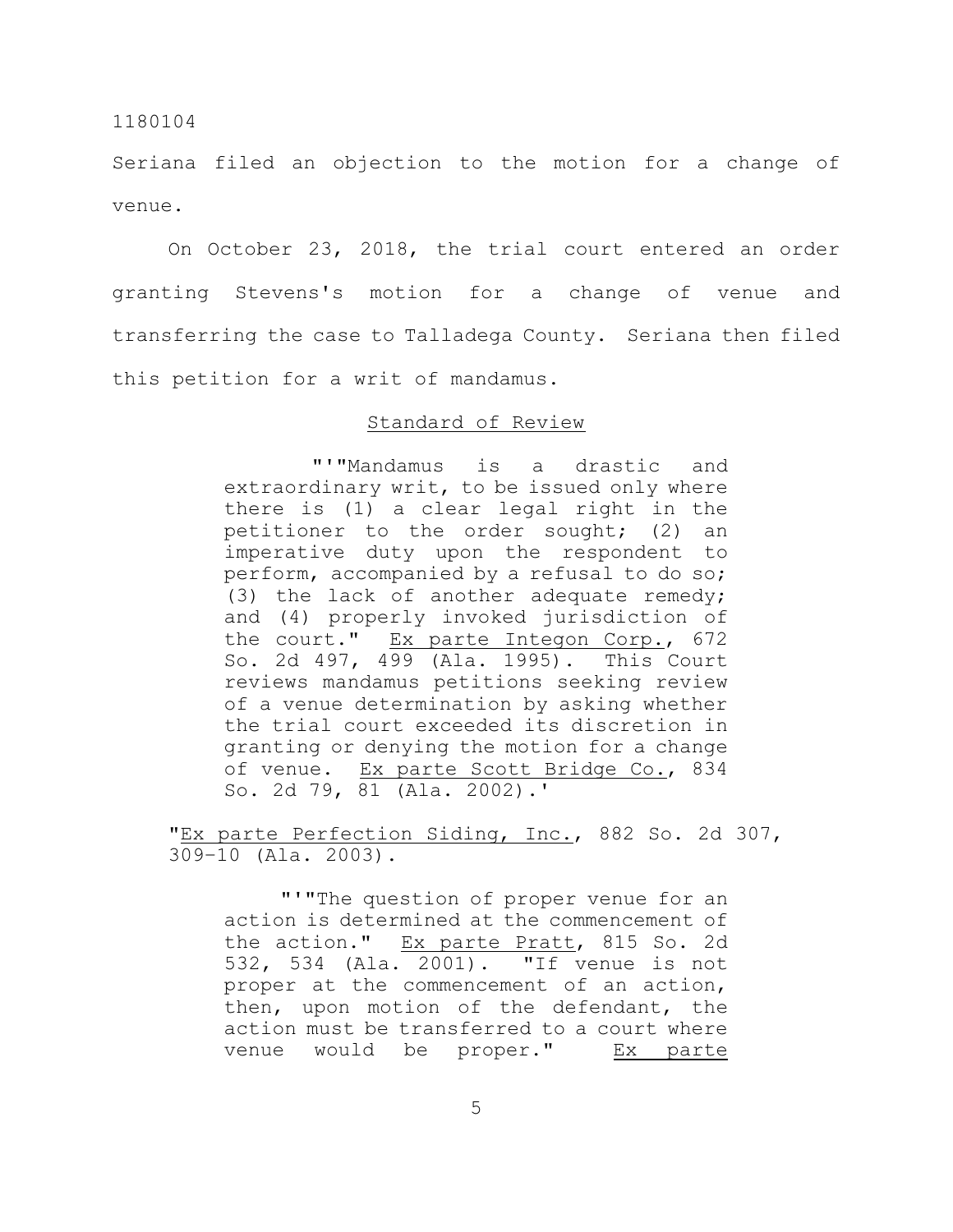Overstreet, 748 So. 2d 194, 196 (Ala. 1999). "A petition for a writ of mandamus is the appropriate means for challenging a trial court's refusal to transfer an action and such a petition is due to be granted if the petitioner makes a clear showing of error on the part of the trial court." Ex parte Alabama Power Co., 640 So. 2d 921, 922 (Ala. 1994). "In considering a mandamus petition, we must look at only those facts before the trial court." Ex parte American Res. Ins. Co., 663 So. 2d 932, 936 (Ala. 1995).'

"Ex parte Walter Indus. [, Inc.], 879 So. 2d [547,] 549 [(Ala. 2003)]."

Ex parte AAMCO Transmissions, Inc., 897 So. 2d 285, 287-88 (Ala. 2004).

# Discussion

In his petition, Seriana argues that the trial court erroneously transferred this case to Talladega County because, he says, Stevens waived any objection it might have had to venue in Calhoun County when it answered the amended complaint without raising the defense of improper venue. In addressing a similar argument in Ex parte AAMCO Transmissions, Inc., this Court stated:

"In its answer to AAMCO's petition for a writ of mandamus, Maddox maintains that by answering the original complaint without raising the defense of improper venue AAMCO waived any objection it might have to venue in the Bessemer Division.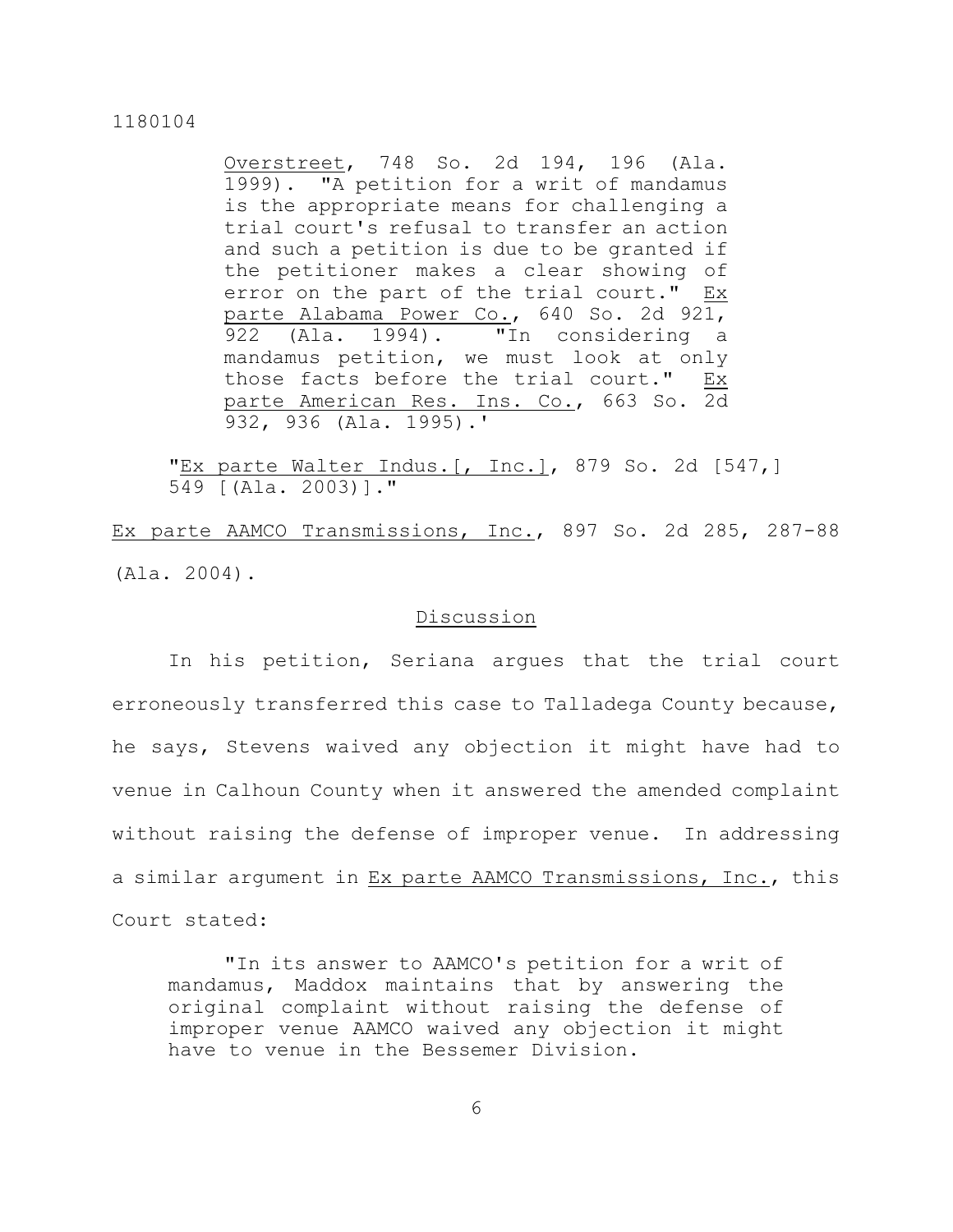"In Ex parte Till, 595 So. 2d 871, 872 (Ala. 1992), this Court stated:

"'Rule 12(b)[, Ala. R. Civ. P.,] provides, in part:

> "'"(b) How presented. Every defense, in law or fact, to a claim for relief in any pleading, whether a claim, counterclaim, cross-claim, or third-party claim, shall be asserted in the responsive pleading thereto, if one is required, except that the following defenses may at the option of the pleader be made by motion: ... (3) improper venue.... A motion making any of these defenses shall be made before pleading if a further pleading is permitted."

"'Rule 12(b), therefore, requires that a claim of "improper venue" be made in the responsive pleading or in a motion filed before the responsive pleading. A "responsive pleading" in regard to a complaint is an answer. See Rule 7[, Ala. R. Civ. P.]. If a party fails to raise a Rule 12(b)(3) objection in the first responsive pleading or in a motion filed before that first responsive pleading, the objection is waived. There is an exception to that general rule, of course; a party can waive only an objection "'then available to him.'" See Jerome A. Hoffman and Sandra Guin, Alabama Civil Procedure, § 4.82 p. 256 (1990). The exception provides that an objection to the venue of an action may be raised after an amended complaint is filed, if the impropriety of venue appears for the first time in the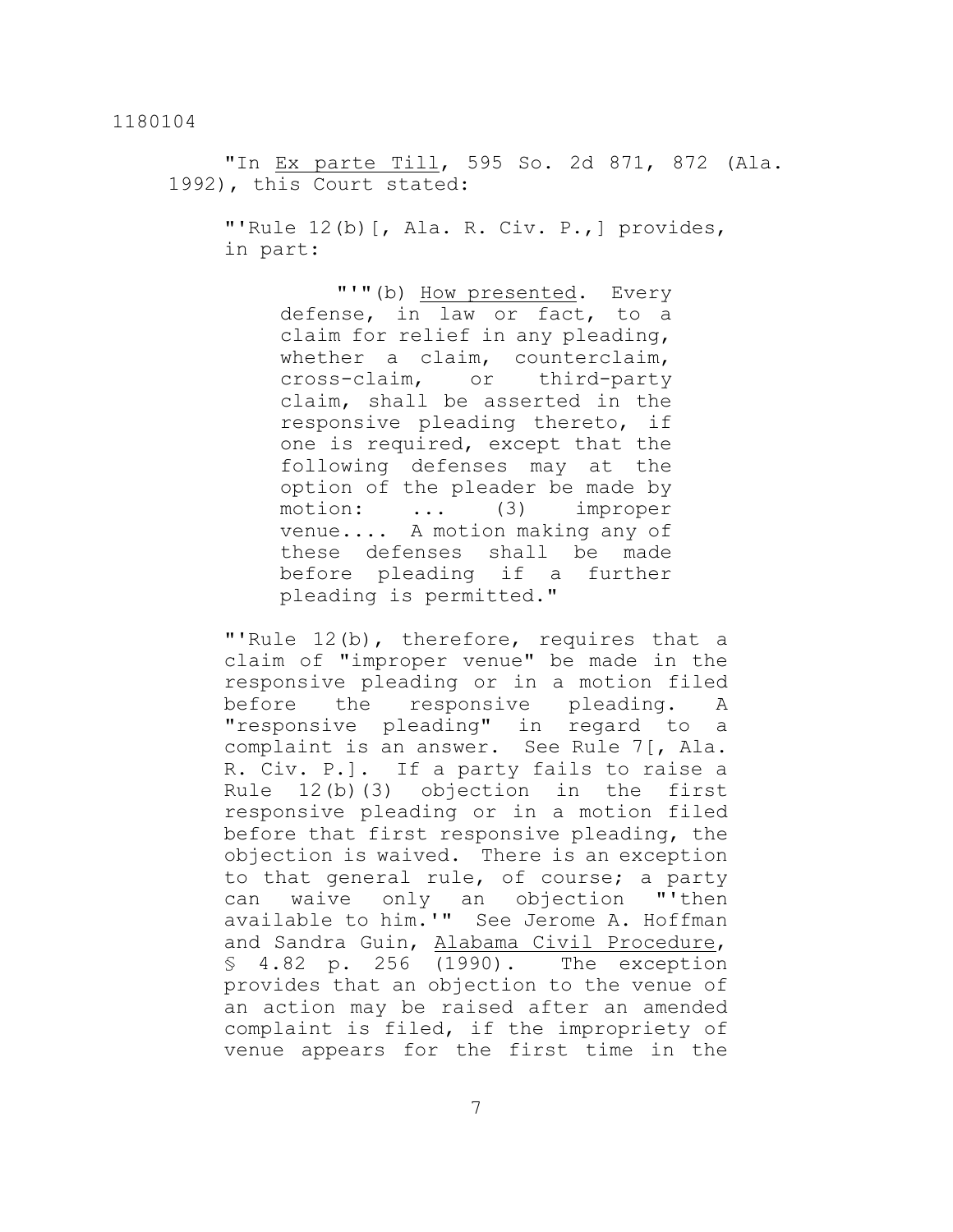complaint as amended. Id. The exception to the general rule is not applicable here, because the facts giving rise to the defendant's venue objection did not arise for the first time upon the filing of the amendment. Consequently, the [defendant] did not timely file the motion for a change of venue....'"

897 So. 2d at 288 (emphasis omitted).

In this case, Stevens did not raise the issue of improper venue in a motion for a change of venue filed before it filed its answer. Additionally, Stevens filed its answer almost a year after the filing of the amended complaint. However, Stevens did not raise the defense of improper venue in its answer. Rather, it raised the issue of improper venue for the first time in a motion for a change of venue that was filed more than a year after it filed its answer.

Stevens argues that it did not waive its right to challenge venue because the plaintiffs moved to dismiss Karen's claim on June 13, 2018. Thus, Stevens asserts:

"In the present case, the dismissal of [Karen]'s claim has the same effect as amending the complaint. A Plaintiff seeking damages, whose residence was in Calhoun County, was dismissed from the case entirely. Following the dismissal of [Karen]'s claims and depositions occurring that same day, this was the first time the [Stevens] possessed the requisite information entirely needed to file a motion to transfer venue."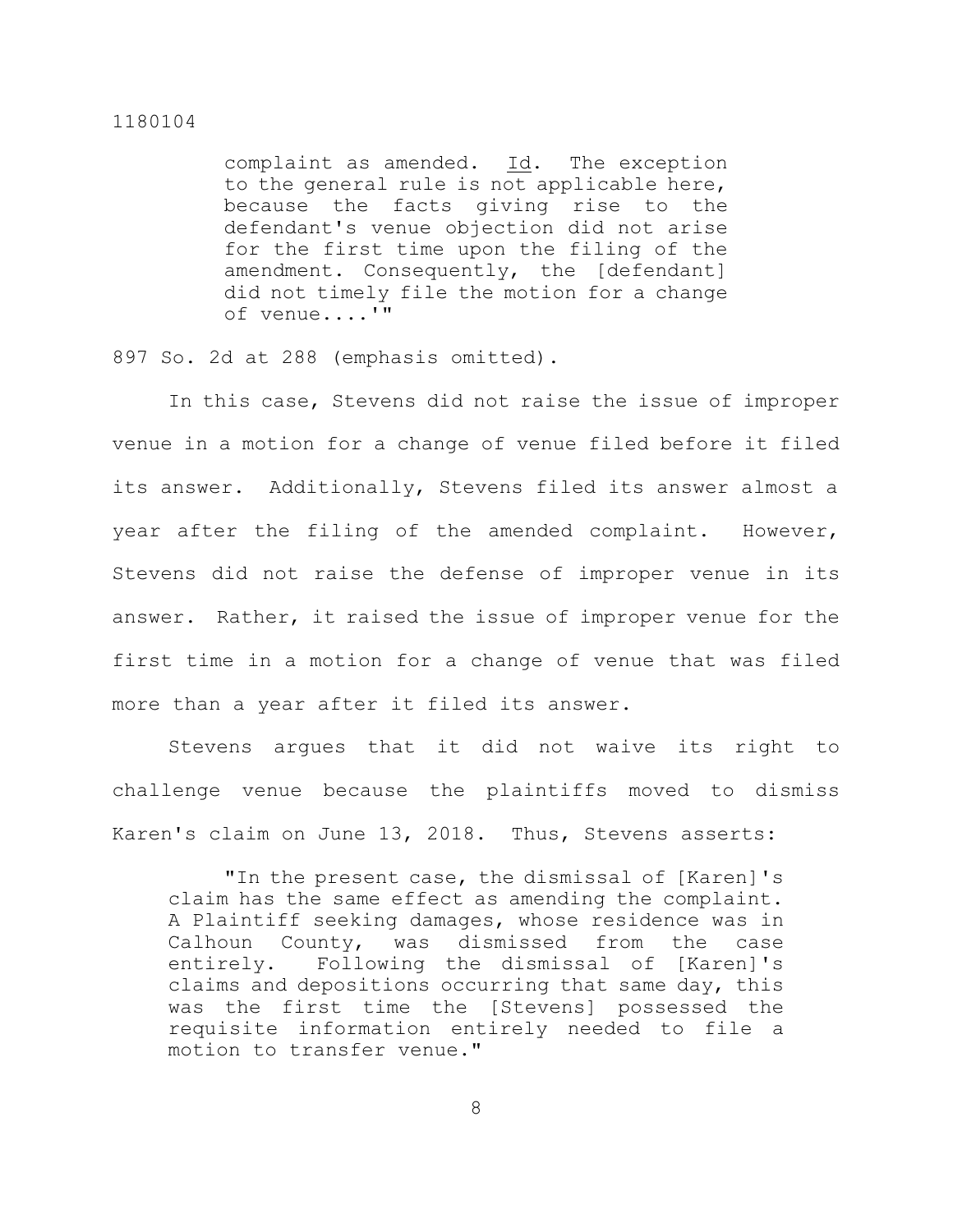(Stevens's brief, at p. 7.) However, Stevens based its motion for a change of venue on the fact that Joe Todd Stevens resided in Talladega County; the fact that Stevens's place of business was located in Talladega County; and the fact that the accident at issue occurred in Talladega County. Therefore, the facts giving rise to Stevens's objection to venue were present when Seriana filed the amended complaint on August 19, 2016. Further, the dismissal of Karen as a plaintiff was irrelevant to Stevens's venue objection. Accordingly, Stevens's argument in this regard is without merit.

Stevens also asserts:

"[G]iven we reserved our right to amend our answers, including affirmative defenses, until full discovery was completed, we did not waive our objection to improper venue."

(Stevens's brief, at p. 7.) In its answer, Stevens stated: "Defendant reserves the right to amend this Answer, including affirmative defenses, after full and complete discovery." This Court addressed a similar situation in Ex parte Lugo de Vega, 65 So. 3d 886, 896 (Ala. 2010):

"The Wilson defendants also petition this Court for a writ of mandamus directing the trial court to transfer the plaintiffs' claims against them to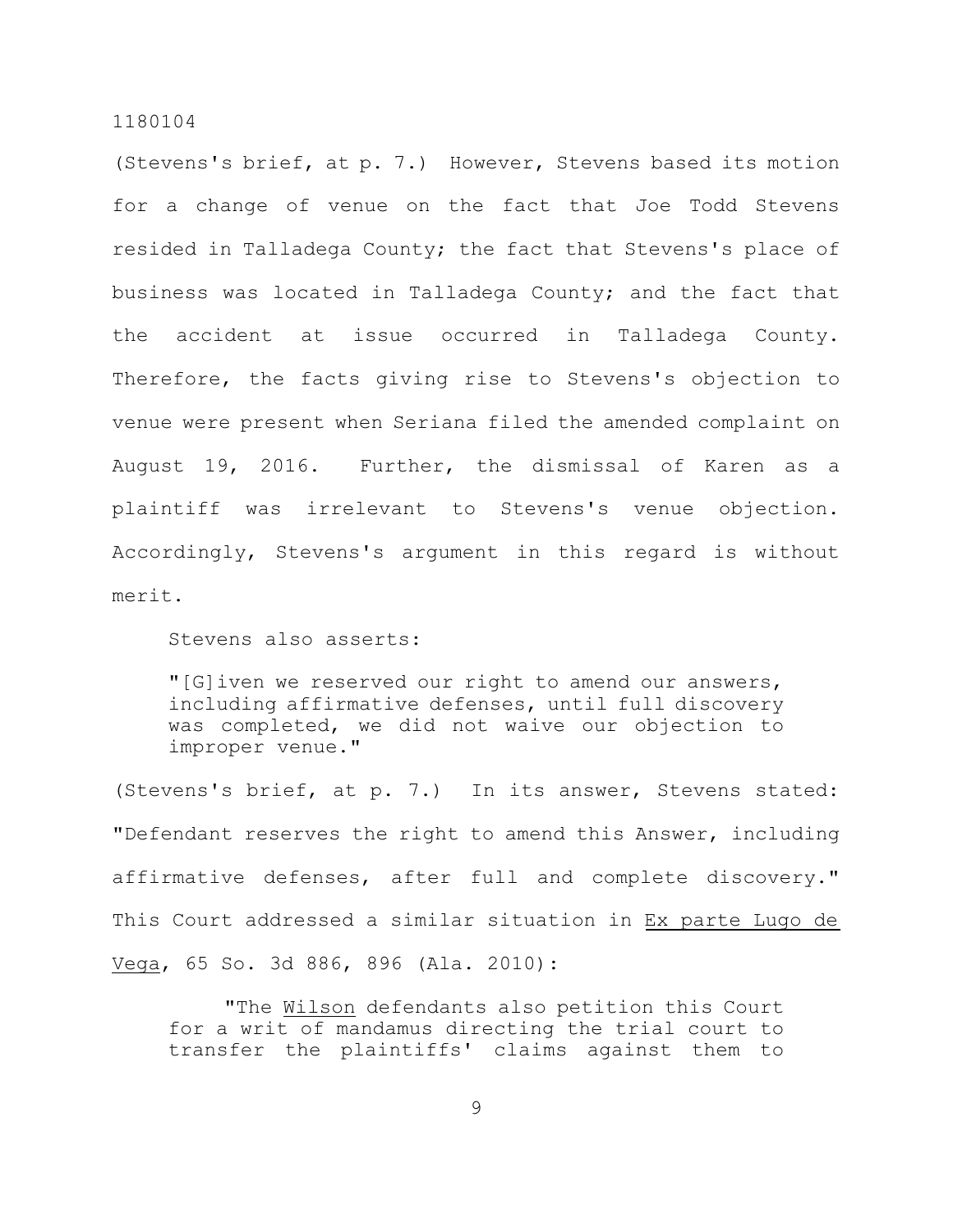Tuscaloosa County. As referenced above, the trial court denied the Wilson defendants' motion for a change of venue on the ground that they 'waived their right to transfer by not timely filing a request for the same.'

"Rule 12(h)(1), Ala. R. Civ. P., states:

"'A defense of lack of jurisdiction over the person, improper venue, insufficiency of process, or insufficiency of service of process is waived (A) if omitted from a motion in the circumstances described in subdivision (g),  $[8]$  or (B) if it is neither made by motion under this rule nor included in a responsive pleading or an amendment thereof permitted by Rule 15(a) to be made as a matter of course.'

"Here, the Wilson defendants neither raised the defense of improper venue by motion under Rule 12 nor included the defense of improper venue in their initial answer to the complaint. Instead, in their initial answer, they stated that '[t]he Wilson defendants expressly reserve the right to assert any and all additional defenses, including Rule 12b defenses' and '[t]he Wilson defendants adopt and incorporate herein any and all defenses that may be asserted by any other defendant or defendants which may later be named in this case.' (Emphasis added.) This is not sufficient pleading of a defense of improper venue in a responsive pleading because both assertions are merely reservations of the right to raise any defenses in the future, rather than the assertion of a certain defense. ...

 $\mathbf{u}$  and  $\mathbf{v}$  and  $\mathbf{v}$  and  $\mathbf{v}$  and  $\mathbf{v}$ 

" <sup>8</sup>Rule 12(g), Ala. R. Civ. P., states:

"'A party who makes a motion under this rule may join with it any other motions